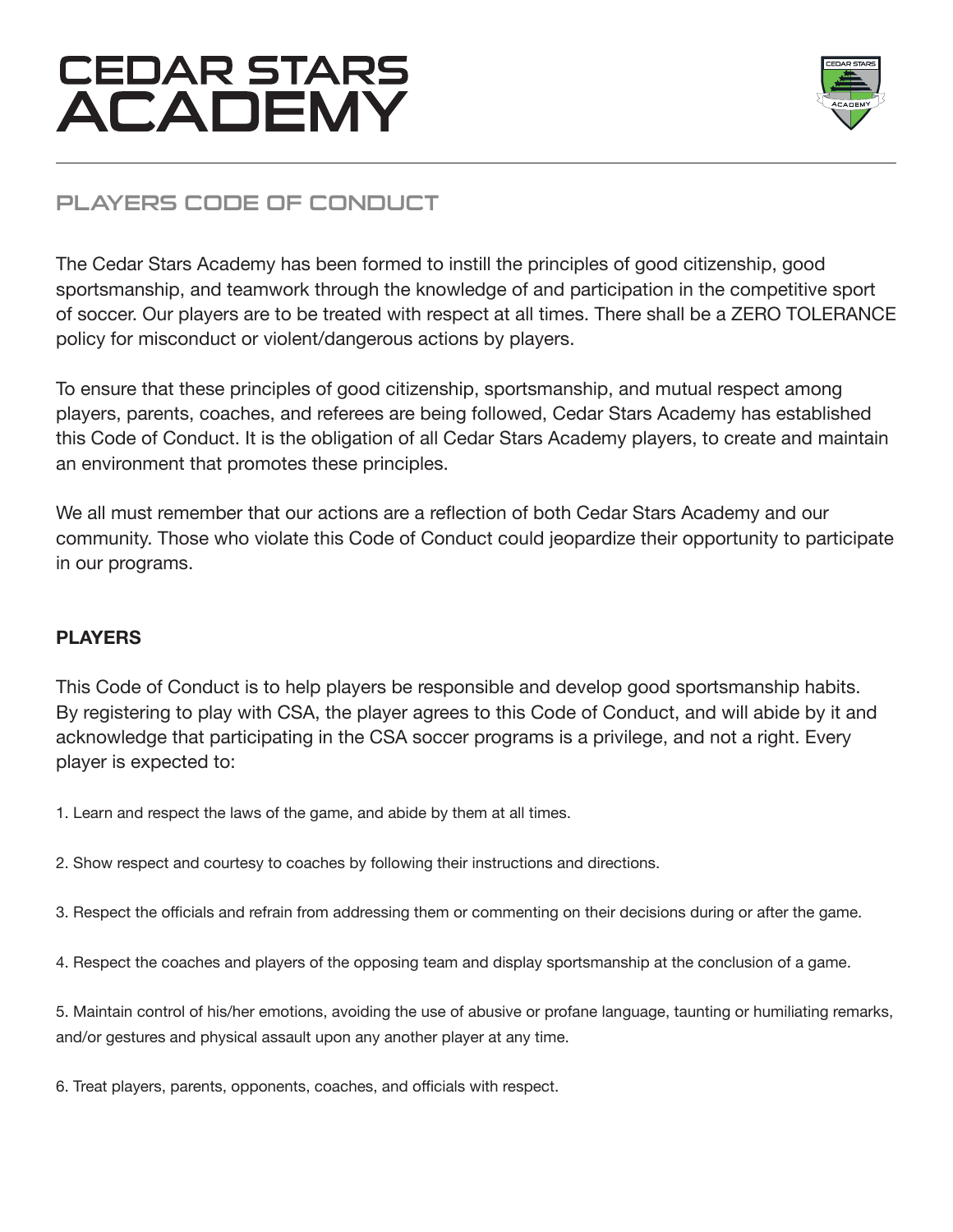

## PLAYERS CODE OF CONDUCT

#### **PLAYERS**

This Code of Conduct is to help players be responsible and develop good sportsmanship habits. By registering to play with CSA, the player agrees to this Code of Conduct, and will abide by it and acknowledge that participating in the CSA soccer programs is a privilege, and not a right. Every player is expected to:

#### CONT'D

7. Wear the proper uniform and equipment to all games and practices as directed by the coach. Wear proper shin guards and footwear and bring plenty to drink. For safety reasons, no jewelry of any kind is allowed including earrings, rubber bracelets, etc.

8. Players must treat the center as their own house, keep it clean, no littering or abuse of the facilities in any way. Players must also treat any of the outdoor facilities the same way. No throwing gum, garbage, or any other objects on the field grounds.

9. Must wear the proper uniform and have the proper ID at all time.

10. All players are required to try-out at the end of each spring in order to be evaluated and accepted for the following season.

Player must improve their skills and technique, have perfect attendance and show his/her best behavior in order to pass the try-out evaluation and secure his/her place in the Academy for the next season.

Attendance is extremely important. We do understand emergencies happen, but do your best to make all practices and games. If there is an issue, contact CSA ASAP. If he/she fails to obey this requirement, they will be terminated from the Academy.

11. The player's head coach has the right after the evaluation and during the process of the season to move that player to a different team if needed. We want all CSA players to be on a team that is fit to that player's level and the academy's standard.

12. Players' parents must advise CSA Management of all of their child's non-CSA activities such as other sports practices and games, school activities, etc. Dual carding is not permitted at the club, inter-transfer between clubs locations in season is also not permitted.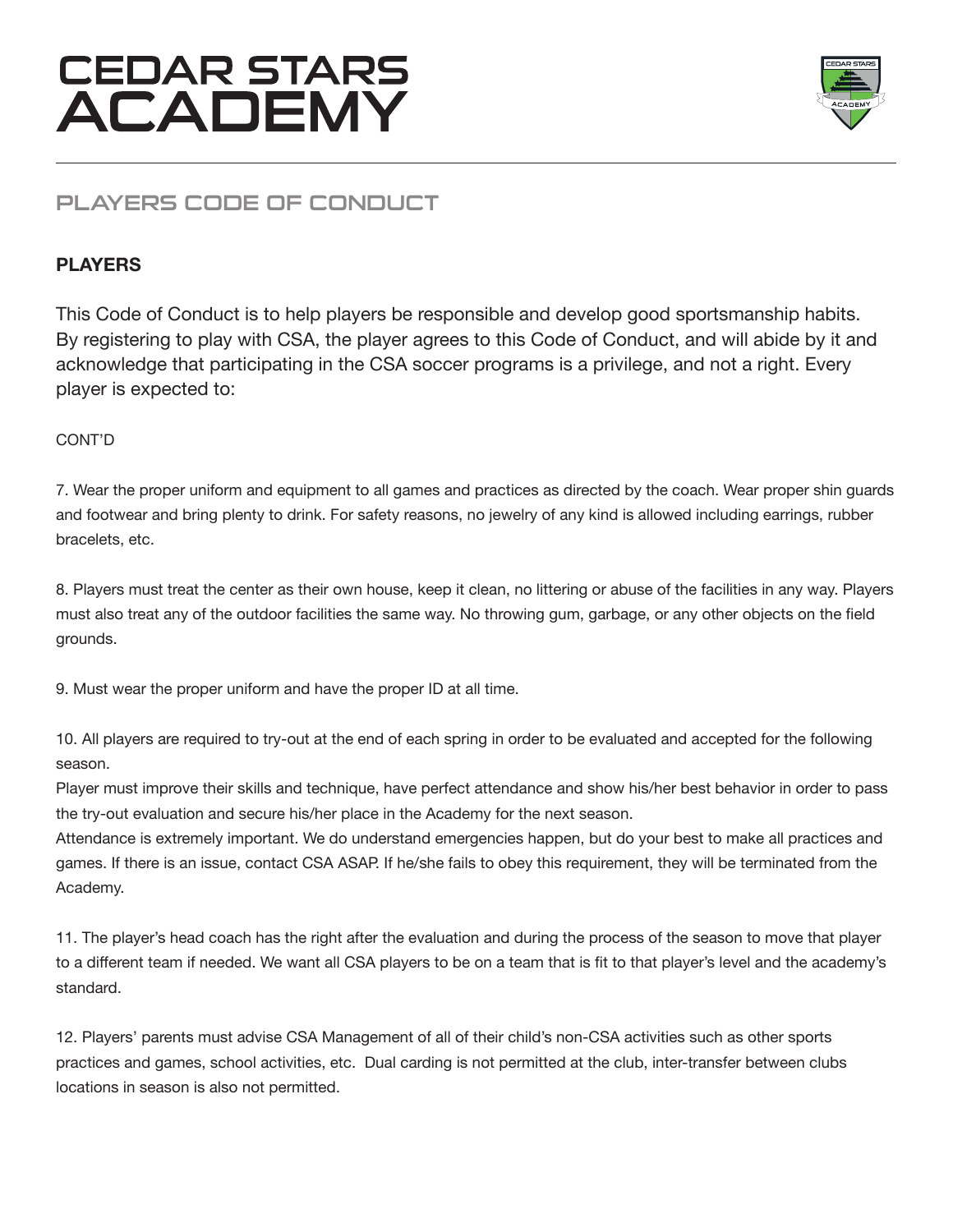

## PLAYERS CODE OF CONDUCT

### **SOCIAL MEDIA**

Tag and Follow Cedar Stars Academy and our sponsor, Capelli Sport, on any platform you are currently a member:

Twitter: Cedar Stars Academy (@CedarStarsFC)/ Capelli Sport (@CapelliSport)

Instagram: Cedar Stars Academy (@Cedarstarsacademy)/ Capelli Sport (@Capelli Sport)

Facebook: "Cedar Stars Academy"/ "Capelli Sport"

Should you be traveling as a team to a showcase or tournament, please do not post the location of where you are staying, or any photos from inside the private hotel rooms.

You are encouraged to repost anything Cedar Stars Academy releases.

Do not use profanity or racial slurs of any kind, whether they include Cedar Stars Academy or not.

Do not talk negatively about any individual players, coaches or parents on another team or about an opposing club in general.

Do not talk negatively about officials, event organizations or leagues.

Do not talk negatively about Cedar Stars Academy or any of the coaches, administrators, players, parents or staff.

When commenting or sharing a post made by or about Cedar Stars Academy, please do not include the use of any profanity or racial slurs.

Be encouraged to post any positive Cedar Stars related pictures using hashtag: #csaforevergreen and tagging Cedar Stars Academy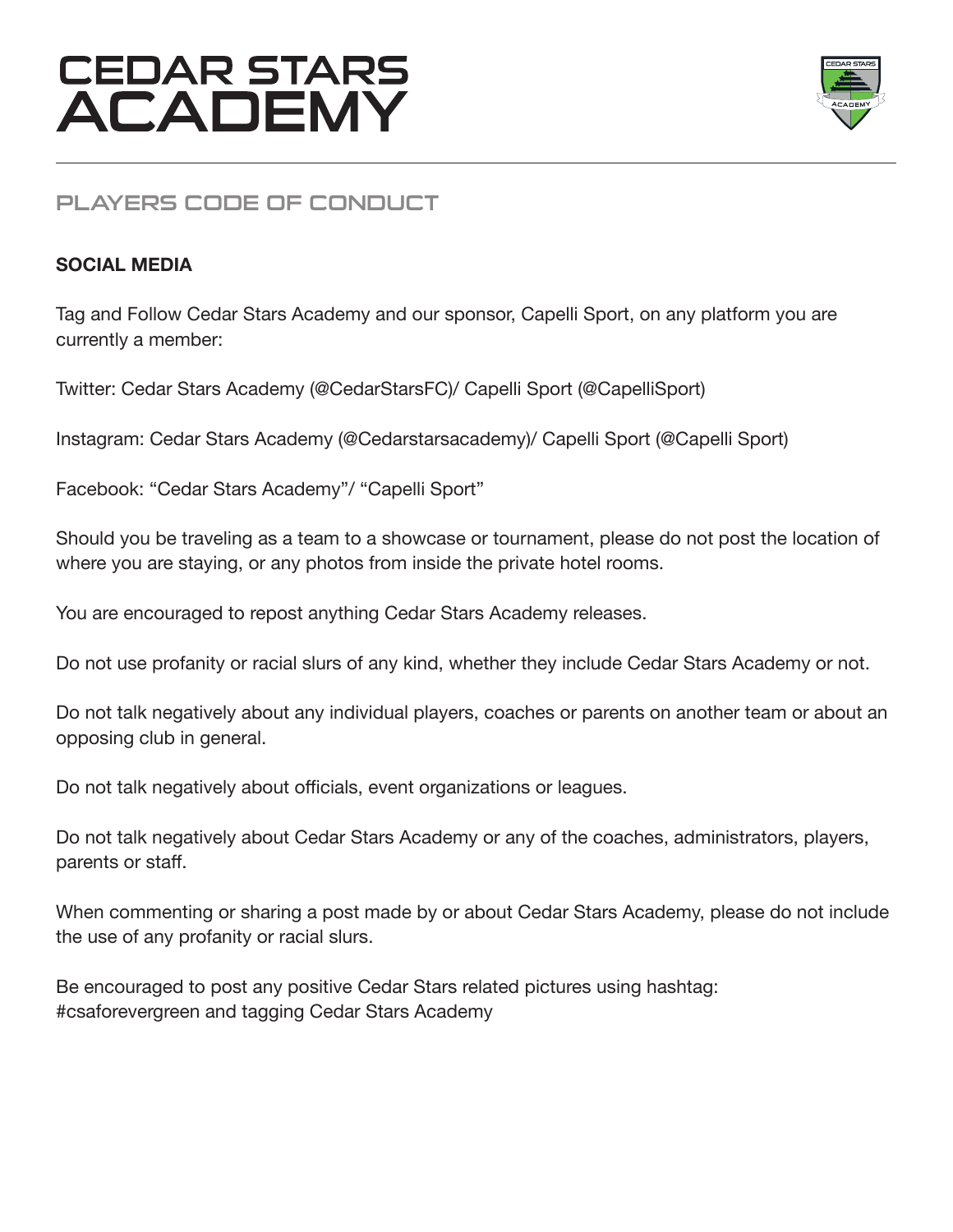

## PLAYERS CODE OF CONDUCT

#### **ENFORCEMENT**

Any CSA player violating this Code of Conduct may face disciplinary action up to and including a permanent ban from all CSA activities.

All violations of this Code of Conduct shall be reported to the CSA Management. Any violations of this Code of Conduct may result in immediate action up to and including immediate removal/ suspension from ALL CSA activities by the CSA President until the CSA Disciplinary Committee can meet. All disciplinary cases will be handled via the disciplinary procedures established by CSA.

#### **ANTI-BULLYING**

Cedar Stars Academy is committed to providing all players a healthy and safe environment. Cedar Stars Academy will ensure that procedures exist to allow complaints of bullying to be dealt with and resolved in a timely manner. Bullying is a very serious issue and Cedar Stars Academy is committed to the elimination of all forms of bullying.

Bullying is defined as: *"Unwanted, aggressive behavior among children or adults that involve a real or perceived power imbalance. The behavior is repeated, or has the potential to be repeated, over time."* - www.stopybullying.gov

#### **TYPES OF BULLYING:**

1. Verbal bullying involves saying or writing mean or threatening things.

2. Social bullying, sometimes referred to as relational bullying, involves hurting someone's reputationor relationships.

3. Physical bullying involves hurting a person's body or possessions.

### *If a player is caught bullying another player, he/she will be immediately terminated from the academy.*